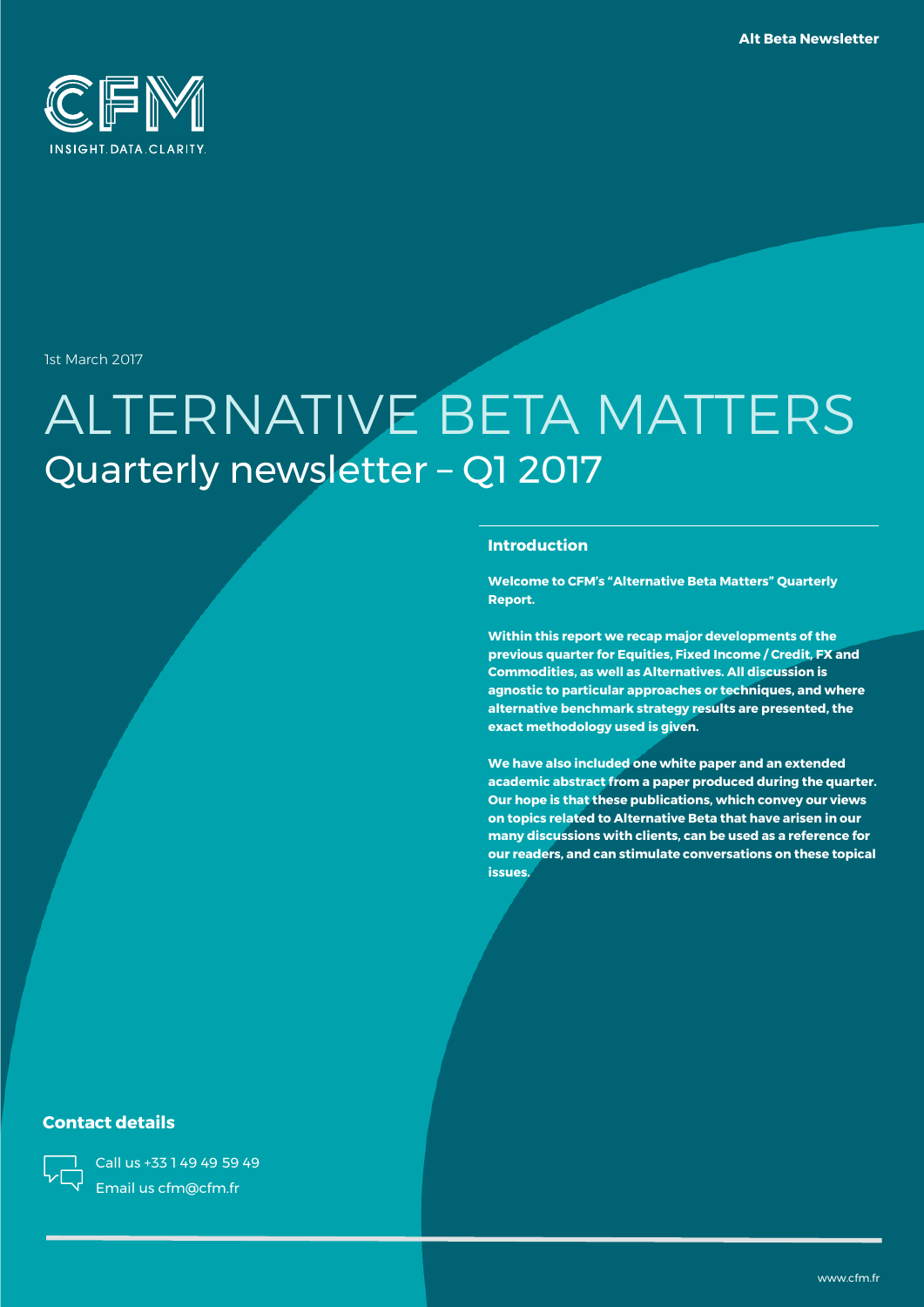# Quarterly review

# **Quantitative overview of key developments in Q4 2016**

### **Equity indices**

The final quarter of the year was full of drama with the surprise presidential election victory of Donald Trump dominating the financial and non-financial headlines. The news was initially greeted negatively by markets but sentiment quickly changed as the run up to the end of the year saw developed market equity indices benefiting from the Trumpflation trade - a fiscal deficit charged, infrastructure splurge, putting a cushion under prices and providing a potential short to medium term economic boost.

Unfortunately for emerging markets, however, Mr Trump's victory weighed heavily on asset prices as question marks arose concerning future US economic and foreign policy. The difference in performance between developed and emerging equity markets was clearly seen in the MSCI World/MSCI EM index spread - the MSCI World equity index, made up of 23 developed country equity indices, returned 1.5% through Q4, while the MSCI EM index, made up of 23 emerging countries, returned -5.6%. The correlation between the two indices continued to drift south but remained above 80%, a level still below the last peak seen in 2012. Beyond the dramatic events of the presidential election, other news affecting equity prices included the Fed raising interest rates, Eurozone equities performing well with the ECB extending its quantitative easing program and Japanese export heavy stocks rising buoyed by a weakening Yen.

Our generic trender<sup>1</sup> applied to equity index markets delivered good performance, with the best performer being the Eurex Eurostoxx contract. The trend applied to equity index futures was positive across all contracts, although the futures universe is strongly biased towards developed economies which all trended north in Q4. The RSI<sup>2</sup> applied to these same contracts reached a maximum of 64 on 21st December for the Nikkei and hovered around 50 for most contracts at the beginning of November.

The VIX index peaked at 22 points, coinciding with the result of the US election. However, this was not the high point of the year which occurred in June when the Brexit vote saw the VIX reach 25 points. Options markets in Europe and Japan showed very similar patterns throughout the quarter and, as we finish out the year, equity index implied volatility has fallen back to low levels. Liquidity levels continued to be good with risk weighted volumes rising in November and falling through the customary quiet festive period at year-end.

The returns of the MSCI World and the MSCI Emerging Markets indices for the past year



### **Stocks and factors**

2016 proved difficult to navigate for equity market neutral investors. Our reproduction of the Fama French factors $3$ exhibited a common pattern of good performance for value and poor performance for momentum. In our case, the HML factor was positive and the UMD factor was negative over the course of the year, a pattern that also applies to Q4. The period following the US election saw domestically sensitive small cap stocks outperform, leading to a good performance in the US for the SMB factor. Overall the size effect, as represented by the SMB factor, has been positive through 2016. The final quarter of the year also saw support for financials on both sides of the Atlantic, on the back of a rise in interest rates and the perception of a less burdensome regulatory environment following the Trump election. The implied volatility of energy stocks in the US dropped as OPEC (and non-OPEC) states agreed a deal to cut the supply of Crude Oil.

### The Fama-French factors for the last year in Europe, Japan and US

HML Europe

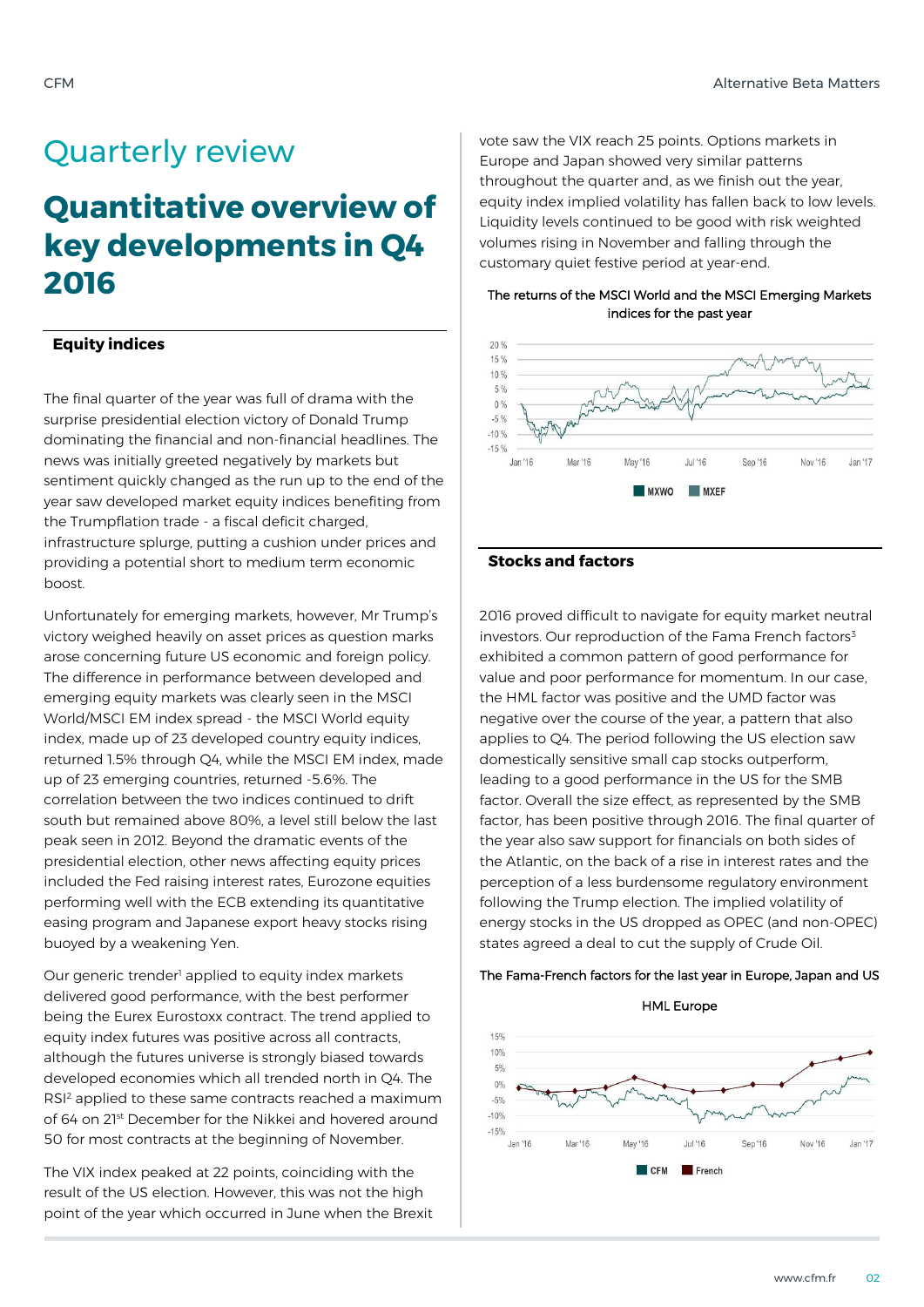

HML US



SMB US 10%  $5%$  $0%$  $-5%$  $-10%$ Jan '16 Mar '16 May '16 **Jul '16** Sep '16 Nov '16 Jan '17  $TCFM$ French





UMD Japan



UMD US



High Minus Low (HML) corresponds to a market neutral (MN) portfolio long the high book to price stocks and short the low book to price stocks. Small Minus Big (SMB) corresponds to a MN portfolio long the small market cap stocks and short the large market cap stocks. Up Minus Down (UMD) corresponds to a MN portfolio long the historical winners and short the historical losers. In each case, the red line is downloaded from Kennenth French's website, while the blue line is the CFM reproduction of the Fama-French portfolios. The methodology can be attributed to Eugene





SMB Japan

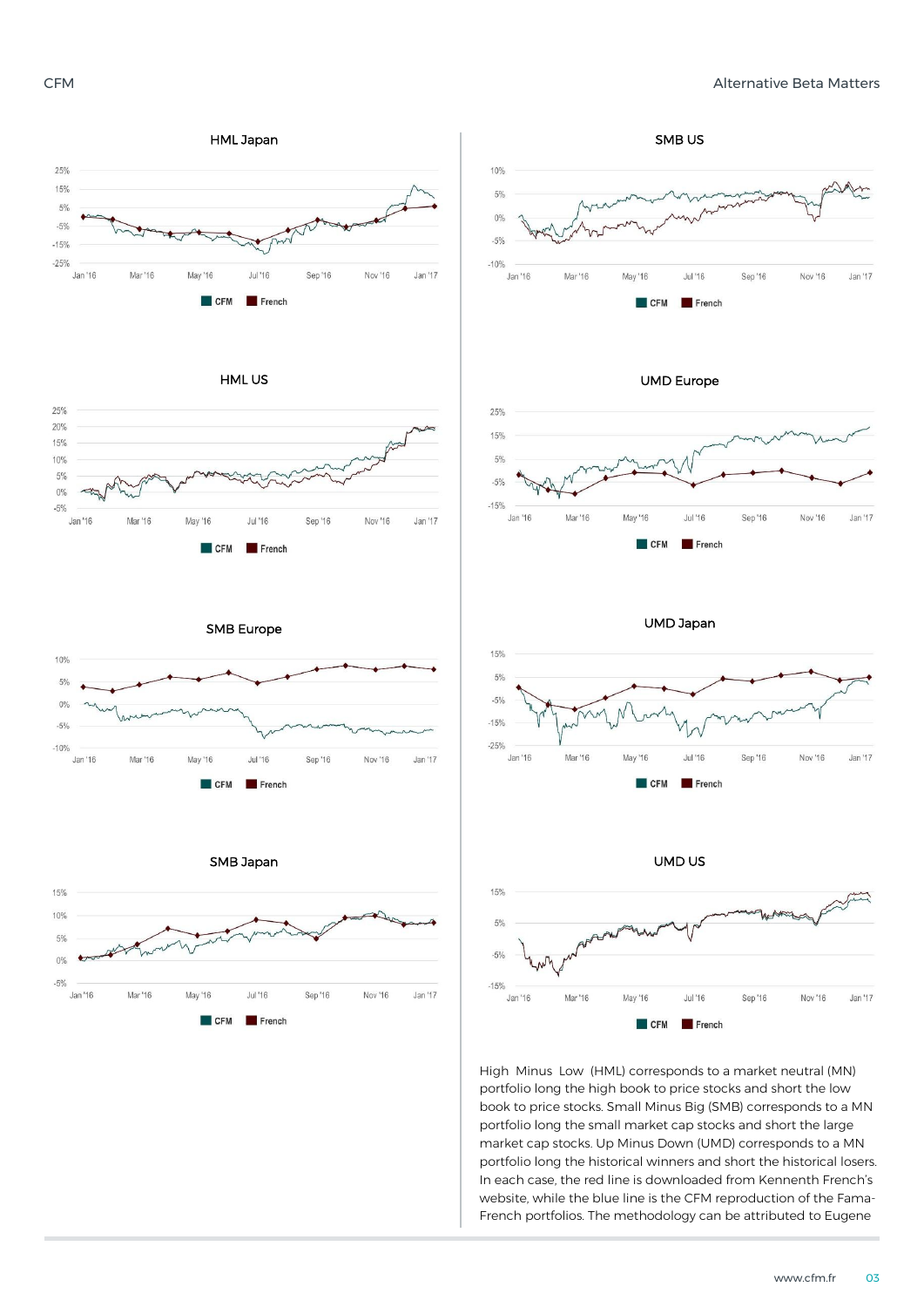Fama and Kenneth French and is not explicitly used in any CFM product

### **Fixed Income and credit**

Q4 was a difficult quarter for bond holders with the Barclays Hedged Global Aggregate Bond Index reversing course and returning -2.3%. Performance on the year, nevertheless, remained robustly positive with a return of 3.9%. Bond dynamics were driven principally by political factors with the main event dominating headlines being the election of Donald Trump as US president. The Trumpflation trade, a promise of fiscal deficit fuelled infrastructure spending, was perceived by markets as providing support for prices and inevitably leading to the Fed lifting interest rates sooner rather than later. This was clearly illustrated with US 10-year yields<sup>4</sup> rising from 1.8% prior to the election result to 2.4% at the end of November. The CFTC's Commitments of Traders (CoT) report showed a record level of selling of non-commercial Eurodollar futures as speculators offloaded positions and moved to 2.1 million net contracts short. That same data also showed net bearish US 10-year non-commercials positioning prior to the election, hitting new bearish levels heading into 2017. In Europe, meanwhile, the ECB went to great lengths to avoid suggestions that trimming bond purchases did not constitute tapering which saw the Bund yield, at last, climbing out of negative territory.

The generic trender applied to bond markets was negative overall having been caught out in particular by the reversals in Europe. Performance was positive in the US and Japan, where yields had generally been drifting upwards anyway, while the worst bond performers were the Bund and the UK Gilts. The lowest RSI score was, perhaps unsurprisingly, seen on the US 10-year at 32 on 19<sup>th</sup> December, while the highs all hovered around the mid 50 mark prior to the US election. At the short end of the curve the reversal in the Short Sterling futures towards year-end proved costly for the trend and was the worst performer.

The US election result pushed fixed income volatilities up across the board. The TYVIX<sup>5</sup> index rose to 7 points in November from a low of 4 points in October, with such levels surpassing those seen in the last spike in volatility following the Brexit result in June. Risk adjusted liquidity reached the highest point of the year at the beginning of December, relaxing shortly afterwards as the markets wound down through the festive period. Liquidity conditions clearly continue to be good in the sector.

Investment grade credit generated negative returns through Q4, consistent with interest rate movements generally. High yield corporates, on the other hand, performed well, generally outperforming government bonds. In the US the BofA Merrill Lynch Investment Grade Corporate index outperformed its high yield peer by 4.8% through Q4 while in Europe the equivalent metric was 3.1%. This outperformance is also evident in the corporate CDS index market performance through the quarter.

### The return of the Barclays Hedged Global Aggregate Bond and the CDX Investment Grade indices for the last year



### **Commodities**

Q4 was a generally good quarter for commodities with the Crude heavy GSCI gaining 9.3%. Generally speaking, Q4 saw industrial commodities rise and agricultural commodities fall. Crude related instruments were lifted by news at the end of November that OPEC had agreed to a cut in production. The agreement carried extra weight following the news that OPEC had also won the backing of countries outside the cartel to reduce output, the first time such an agreement had been reached since 2001. The CoT data for Crude showed non-commercials remaining net long but unwinding ahead of the OPEC meeting and reopening long positions in December. US Natural Gas prices gained in December on the back of colder than normal weather for the time of year. CoT data showed an unwind of shorts for non-commercials with the net reaching zero at the end of December. Base metals were boosted by strong Chinese demand, with Copper, in particular, also being supported by Donald Trump's pledge of a US infrastructure splurge. Precious metals headed south, however, with the rising dollar weighing heavily especially on Gold.

The generic trender applied to commodity markets was net negative in Q4. Performance was a mixed bag with the worst performance coming from the reversals in the Crude, Brent and Natural Gas markets with Sugar and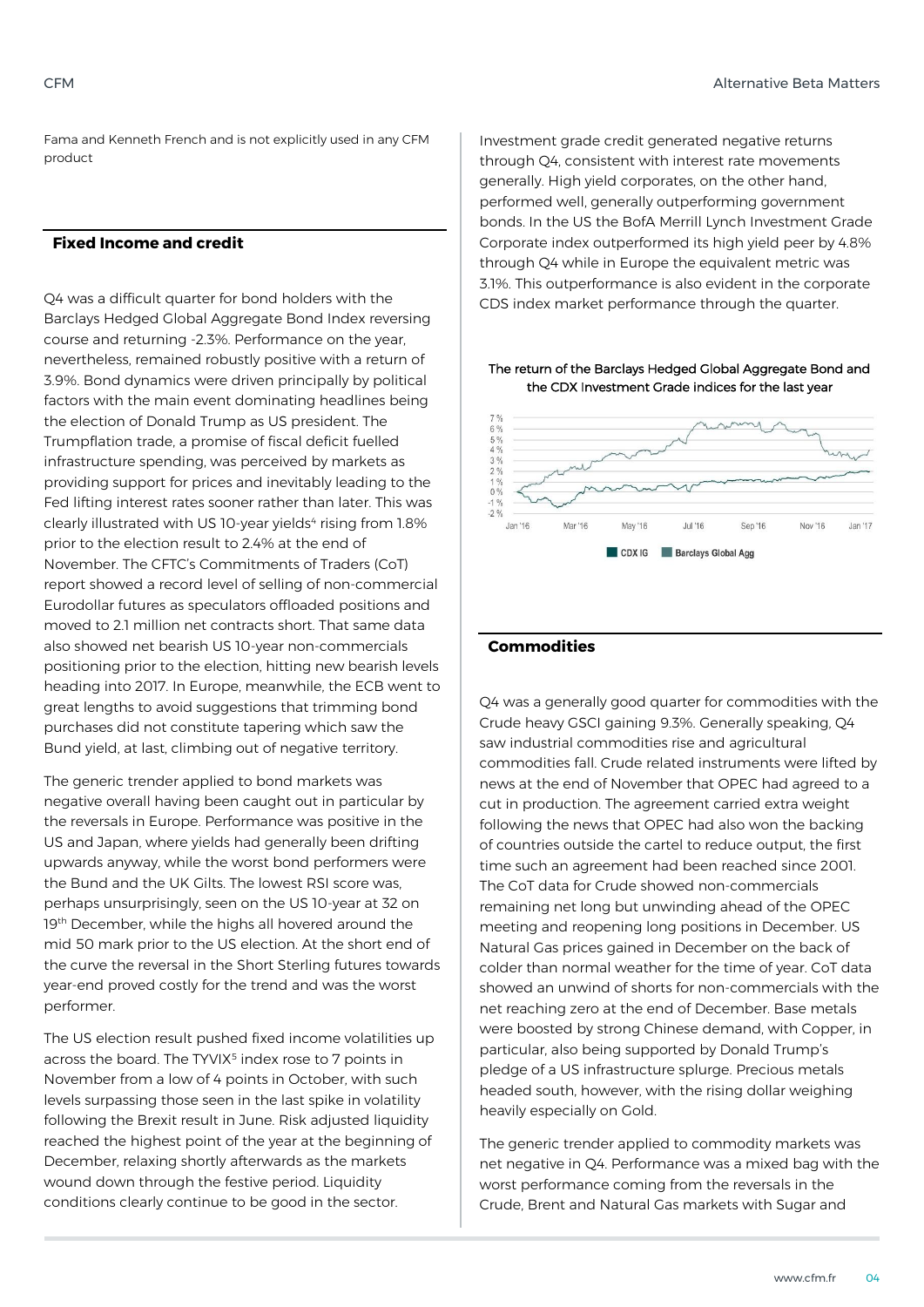Soybean markets also proving difficult to navigate. The trender had the most success with Cocoa's continued descent and Gold's Q4 collapse. It will perhaps come as no surprise, therefore, that the lowest RSI score came in December with Cocoa hitting 32 on the 12th of the month while the highest score was for Copper, when the red metal's impressive rally following Donald Trump's election pushed its RSI score to 69 at the end of November, prior to its subsequent fall back in value in December.

Implied volatilities generally experienced a peak in November, coinciding with the US election, and subsequently relaxed towards the end of Q4. Crude volatility, as measured by the OIV<sup>6</sup> index, climbed in November to a high of 55 points, only to fall prior to the OPEC meeting, falling further once the dust had settled in December. Liquidities remained good through the quarter and, once adjusted for volatility, reached a high midquarter before falling back through the festive period.



#### The one year return of the S&P GSCI

### **FX**

Undoubtedly the FX story of Q4 was the rise in the dollar in anticipation of the Fed pushing rates up quickly to quell the potential inflation created by Trump's pledge of tax cuts and deficit spending on infrastructure projects following his surprise election as US president. The DXY, a trade weighted dollar index, climbed a hefty 7.1% through the quarter. The correlation between the DXY and the MSCI World continued to fall from being positive prior to Brexit to an approximately equal and opposite negative correlation at the end of the quarter. Q4 saw the Euro falling in response to dollar strength, while Mario Draghi successfully convinced the market that he was very dovishly tapering bond purchases, adding weight to the Euro's fall. The pound took a hit in October as Theresa May stated that Article 50 would soon be triggered to bring the UK out of the EU and looked likely to favour a hard over a soft Brexit. The CoT data showed the shortest net non-commercial GBP positioning on record at the beginning of the quarter, a trend that was reversed

subsequently. The Japanese Yen also collapsed in value, a welcome change for the troublingly strong currency, bringing its value against the greenback to the level seen at the start of the year. The CoT data showed noncommercials going flat at the beginning of December and ending the quarter with new net shorts. Less developed currencies were hit hard by the election of Donald Trump which brought uncertainty in terms of future US trade policy. The Mexican Peso, a bellwether for the probability of Trump being elected, collapsed in value with the result and remained subdued heading into 2017.

The generic trender applied to a pool of currencies was net positive in Q4 with good performance coming from the European triumvirate of the Euro, the Swiss Franc and the British Pound. On the losing side was the Norwegian Krona which has been range trading all year. The Japanese Yen provided the lowest RSI score on 19<sup>th</sup> December while the most overbought currency, according to its RSI score, was the Brazilian Real, on 26th October and prior to its decline through the rest of Q4.

Implied volatility levels rose across the board in November; Euro volatility hit levels comparable to those seen in June following the Brexit result. While the single currency's volatility relaxed a little in December, demand for options saw a rally back up to similar high levels heading into yearend. British Pound implied volatility jumped in October, along with the drop in the currency itself upon news of the imminent triggering of Article 50, before falling back and remaining reasonably unchanged through to the end of the year. Risk weighted liquidity was good in the final quarter with a surge in activity in November around the US election, although this spike was smaller than at the time of the Brexit result. Liquidity conditions remain good in FX markets nonetheless.



### The return of one US Dollar measured in Brazilian Real, Euro, Norwegian Krone, Japanese Yen, Mexican Peso, and the British Pound for the past year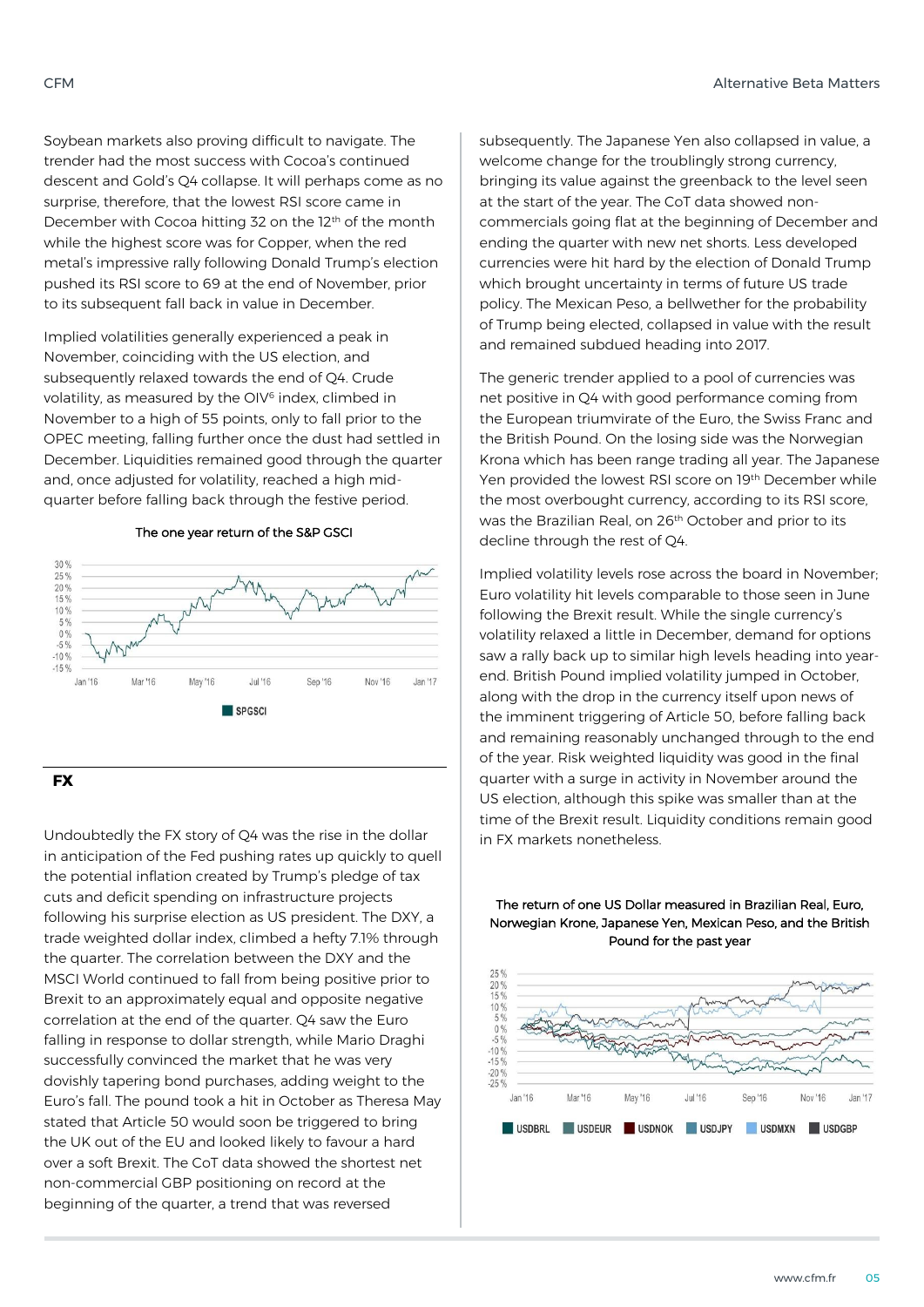### **Alternative industry performance**

The final quarter of the year was difficult to navigate for the industry's biggest CTAs as the Societe Generale CTA index fell -3.8% in Q4. The year overall was not a great success, the index seeing out 2016 with a return of -2.9%. Our generic trender, once corrected for managment fees and execution costs, returned similar numbers. Average absolute correlations between the tickers in the CTA universe, an indicator of diversification, continued to fall through Q4, although they remained above the last low seen in 2015. Equity Market Neutral strategies have had a tough year in 2016 and Q4 did not buck the trend as the HFRX EMN index returned -1.2%. Among the other strategies within the HFRX database, the best performance in Q4 came from the Event Driven and Distressed Restructuring indices while the worst was the Emerging Markets index.





### The principle implied volatility indices across four asset classes over the past year<sup>9</sup>



The log of the dollar risk weighted average daily volume across futures on the four asset classes over the past year<sup>10</sup>



#### The total return of the trender defined in the text over the past year

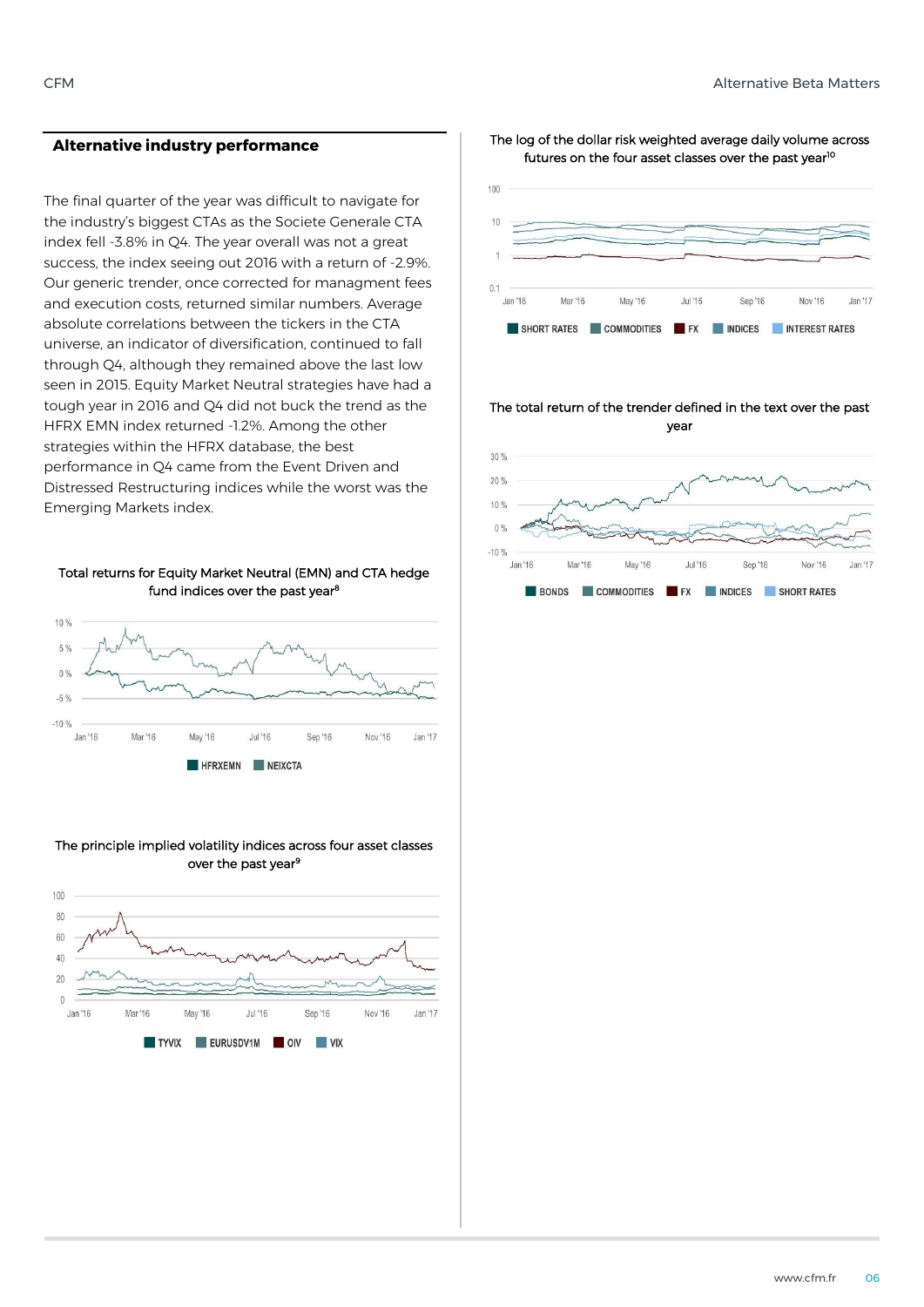# Quant of the Year award

# **Jean-Philippe Bouchaud is named winner of Risk's Quant of the Year award 2017**

We are delighted to announce that our Chairman and Head of Research, Jean-Philippe Bouchaud, was recently awarded Quant of the Year at the Risk Awards 2017 awards ceremony in London.

The prestigious Risk Awards recognise the work of firms and individuals in derivatives markets and risk management. Judged by the editors and journalists of Risk.net and Risk magazine, they are the longest-running awards of their kind. In a line-up of 25 or so Risk Award categories, the Quant of the Year award is unique in that candidates do not enter themselves for nomination, and the winner is decided through a blend of peer and industry feedback, with the ultimate decision made by the Risk judging panel. Jean-Philippe was surprised and pleased to be declared the winner.

Risk's quantitative finance editor, Mauro Cesa, a member of the judging panel, said, "The decision to give this prestigious award to Jean-Philippe, amongst a strong field, was strongly supported by many of his peers, and his and CFM's research continues to have an impact on financial literature and market practice. We at Risk have enjoyed working with CFM over the years and look forward to their next insights."

The judging panel were impressed by Jean-Philippe's highly influential use of theory and empirical analysis in his research into finance theory. In conjunction with his role at CFM, Jean-Philippe is a physicist who has written approximately 400 papers on physics and finance where his strong focus on empirical analysis often counters traditional financial concepts. One such paper is 'Tail risk premiums versus pure alpha', written by Jean-Philippe and published in April last year, which particularly impressed the judges on this year's panel.

Jean-Philippe's current and future projects will attempt to understand the market from the bottom up. This includes market microstructure, behavioural anomalies and the impact of trading one asset on another asset's price, called cross-impact. We think this work is important both for CFM and our funds but also of significant value to the broader financial community and we're delighted Jean-

Philippe has been recognised for his ongoing contributions.

You can read more about the award and Jean-Philippe's work [here.](http://www.risk.net/risk-magazine/analysis/2479713/quant-of-the-year-jean-philippe-bouchaud)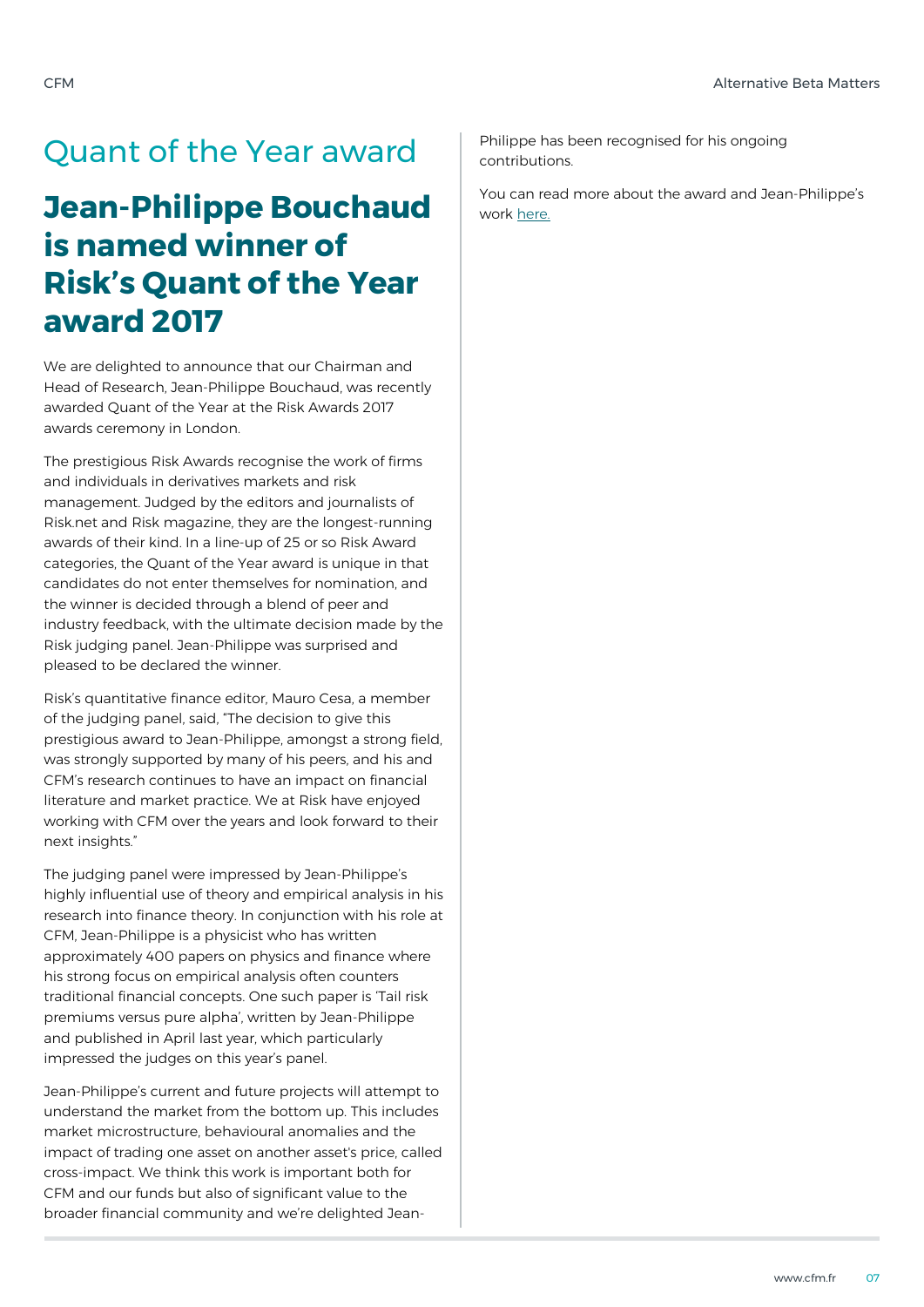## Extended abstract

# **Why have asset price properties changed so little in 2000 years?**

### **Paper by Jean-Philippe Bouchaud & Damien Challet**

According to the efficient market hypothesis, current asset prices should be unbiased estimators of their economic fundamentals. As a consequence, no trading strategy may yield statistically abnormal profits based on public information. The alternative hypothesis is that financial markets are intrinsically and chronically unstable. Accordingly, the interactions between traders and prices inevitably lead to price biases, speculative bubbles and instabilities that originate from feedback loops. This would go a long way to explaining market crises, both fast (liquidity crises, flash crashes) and slow (bubbles).

The debate about the real nature of financial markets is of fundamental importance. The efficient market hypothesis is not only intellectually enticing, but also very reassuring for individual investors, who can buy stocks and shares without risking being outsmarted by more savvy investors. However, a bevy of asset price anomalies have been documented in the economic literature since the 1980s, among others:

1. The Momentum Puzzle: price returns are persistent, i.e., past positive (negative) returns predict future positive (negative) returns. Trend following strategies have been successful on all asset classes for a very long time, in blatant contradiction with the efficient market hypothesis.

2. The Excess Volatility Puzzle: asset price volatility is much larger than that of fundamental quantities, and only a small fraction of price jumps can be related to exogenous news.

These effects are not compatible with the efficient market hypothesis and suggest that financial market dynamics are strongly influenced by other factors outside of fundamental quantities, in particular endogenous, selfreferencing feedback loops with small perturbations potentially causing very large price changes.

A very large body of academic papers report on behavioral biases that underlie the above stylized facts. Among many others: (i) humans are strongly influenced by the behavior of others (herding) and by past trends; (ii) humans react differently to gains and to losses and prefer positively skewed to negatively skewed returns; (iii) humans are overconfident, which leads to an excess of trading activity; (iv) humans are slow to adapt to new information.

Some of these biases can now be investigated through the emerging field of "neurofinance" studying the neuronal process involved in investment decisions. One of the most salient results is that, as expected, human beings spontaneously prefer to follow perceived past trends. Various hormones play a central role in the dynamics of risk perception and reward seeking, which are major sources of positive and negative feedback loops. Hormone secretion by the body also modifies the strength of feedback loops dynamically, and feedback loops interact between themselves. Some hormones have a feel good effect, while others reinforce risk aversion. The way various brain areas are activated during the successive phases of speculative bubbles can be investigated in detail. In particular, regrets or a "fear of missing out" lead to trend following.

Human brains have most probably changed very little for the last two thousand years. This means that the neurological mechanisms responsible for the propensity to invest in bubbles are likely to influence the behavior of human investors for as long as they will be allowed to trade.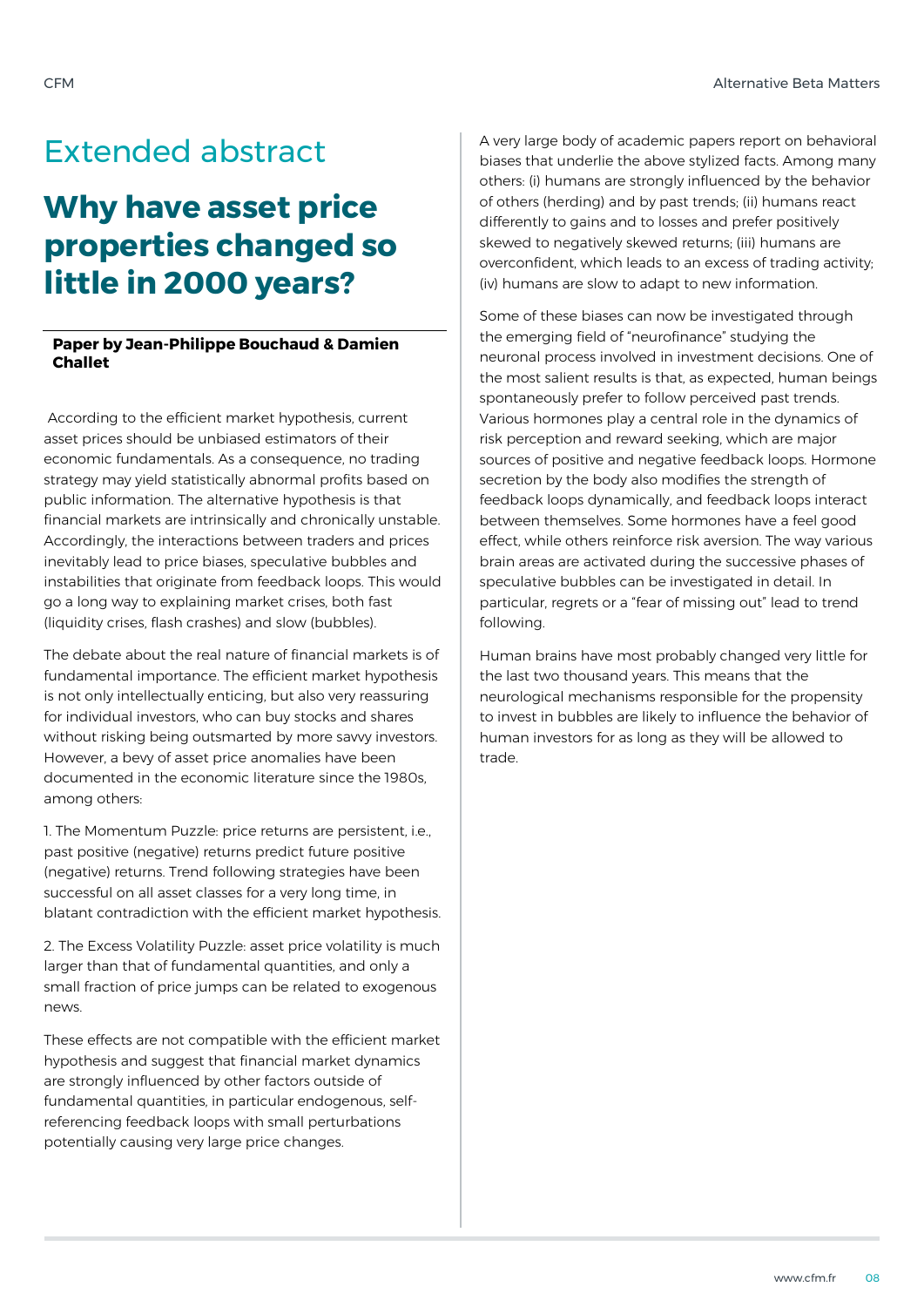### **Whitepaper**

# **Executing with Impact why the price you want is not the price you get**

### **Executive Summary**

CFM has been trading in the world's most developed financial markets since 1991 and, since 2002, has been using in-house developed algorithms to execute through brokers and exchanges, interacting directly with electronic order books. The firm has, in this time, dedicated significant resources to understanding the microstructure of markets, publishing extensively on the subjects of slippage and, in particular, market impact. In this short note we share some of our insight and experience with references to our experimental data in order to explain the origin of trading cost, moving from bid-offer spreads to the ideas of price impact before describing a recipe for modelling these costs in simulation.

### **Introduction**

Financial markets provide an interesting laboratory in which to study the real time dynamics of supply and demand between buyers and sellers. The most developed markets traded by CFM are generally "central limit order book" markets that are transparent, anonymous and often some of the most liquid in the world. Our experience with these markets is mainly focused on equities, futures, options, FX<sup>11</sup> and certain liquid bond markets. As a firm we collect every trade and order book change that has gone through these markets resulting in a data-base that grows at the rate of approximately 300Gb per day with the ability to collect such vast amounts of data arising from a significant investment in IT infrastructure. As traders of these markets we have also collected a data-base of our own trades. This data is, of course, not something that can be bought and provides us with insight into the cost of trading given the changing market conditions and the strength of our price forecasts. This then allows us to be able to precisely model the cost of trading for use in strategy simulations.

The stereotypical financial market was one in which colourfully jacketed traders stood on the pit floor and screamed orders at one another. A client wishing to trade would phone through to a broker who would then phone through to the floor for a quote. These quote driven markets still dominate for certain instruments although the quotes are more and more generated by automated electronic systems with the pits and pit traders becoming a dying breed. In these quote driven markets clients request prices from brokers who then quote a bid (price at which they will be willing to buy) and an ask (price at which they will be willing to sell). The client then decides whether to execute the trade, execute with another broker or trade at another more opportune moment in the day. Quote driven markets still dominate in the world of FX, interest rate swaps, CDS indices and many other instruments.

Financial markets have evolved in technology and transparency and in this note we will focus on those traded through a purely electronic order book. In these order driven markets, orders placed in a market show participant interest in wanting to buy or sell at a given price. One such order book is shown in Figure 1 where the bids show market interest in buying and the asks show market interest for participants who are willing to sell but necessarily at a higher price than the best bid. If a participant wants to buy/sell now, then they need to hit the ask/bid and pay a high/low price. If a participant wants to buy/sell but is more patient, they may choose to join those on the bid/ask and wait for someone to hit them at a low/high better price. These actions occur within milliseconds of each other on the most liquid markets and provide a rich source of trade data.

In this short note we start by describing where the cost of trading comes from and try to convey that the cost is not only due to the spread between the bid and the ask - in the case of a sizeable trade, participants may try to break up the trade into smaller packets in order to trade more cheaply. We next present our own data showing that the bigger the trade is relative to the volume in the market, the more expensive the trade becomes to execute. This is consistent with the idea of a big trade pushing the price to ever more expensive levels, showing how this price impact begins to be a bigger part of the cost than spread costs. We then address the issue of brokers guaranteeing the close, which does not mean one trades for free, before concluding and directing the reader to an extensive list of CFM's academic papers.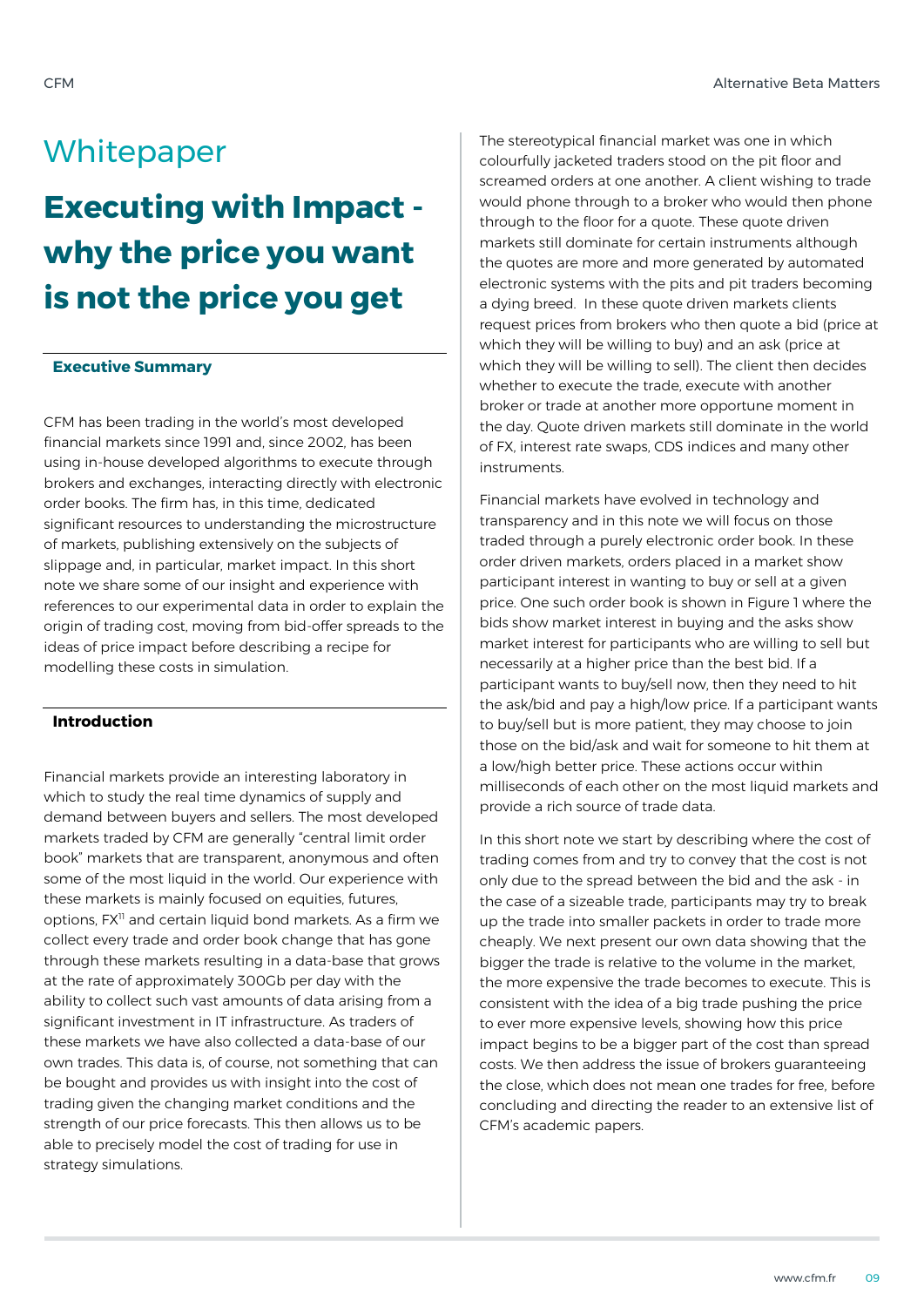

Figure 1 – An example of a fictitious Central Limit Order Book (CLOB). The bids (buyers) are on the left while the asks (sellers) are on the right. An impatient buyer/seller will have to pay the spread with a market order (described in the text), hitting the lowest ask/highest bid and incurring a cost relative to the fair mid-price. A more patient buyer/seller could send a limit order (described in the text) at the highest bid/lowest ask price and wait for someone to cross the spread. This trade will, however, be at the back of the queue and executed on a first-in-first-out (FIFO) basis

### **The cost of trading – from bid offer spreads and commissions to impacts**

Confronted with an order book or a broker's bid and offer an investor naturally only considers these currently available prices when trying to estimate the cost of executing his trade. Considering the order book in Figure 1 the cost of execution comes from the spread or the difference between the best bid at 100 dollars and the best ask at 101 dollars. Assuming the price does not move, remaining static for the time of our trade, we can buy one share at 101 dollars and sell it back at 100 dollars with a loss of 1 dollar for 2 shares traded, making a cost per share of 50 cents. We could also consider the cost of trading either share as being the cost relative to the fairly priced mid-point at 100.5 dollars, which again makes each trade cost 50 cents for 1 share. Commissions are even more easily accounted for, simply being added to this per share cost. For example, for commissions of 50 cents per share then the total cost for trading one share would simply be 50+50 cents or 1 dollar.

Unfortunately, evaluating costs is never as simple when we consider a trade that needs to take more than the typical volumes available at either the bid or the ask. In the above configuration, for example, the volume available at the bid and ask may be 500 shares on each side. We may have a 100 000 share buy trade which then requires sequential trades to be placed on the market in the form of market

orders hitting the ask or limit orders patiently waiting to be hit at the bid. We can evaluate the cost of each trade at the point at which they were executed relative to the fairly priced mid-point but this does not account for the fact that, due to our trade flow, we may be pushing the market up, making subsequent trades more and more expensive relative to the price before we went on the market. It is this price impact, a real-life example of which is illustrated in Figure 2, that is so problematic in the understanding and evaluation of costs. Indeed, without such price pressure occurring then life would be too easy and all strategies infinitely scalable, as the cost of trading would remain unchanged as the size of the trade increased. This does not seem plausible and, as any serious investor knows, all strategies are capacity limited due to an increase in cost with the size of the trades.



Figure 2 – The price evolution of four stocks on the 19 July 2012. This oscillating, saw-tooth behavior is more than likely caused by option hedgers in the market. Hedging options that are close to expiry and restricted to a small number of strikes (or even only one) can generate large sequential trades in opposing directions. The impact of these trades on the price of the stocks is striking and is well modelled by Equation 1. Source : Cheuvreux Quantitative Research

A trade which is split up in order to be executed over a time window forces us to think of cost as a statistical quantity. With the previous discussion of a static order book and buying and selling instantaneously, the cost remains the same no matter how many times the exercise is repeated. Breaking up the trade and executing slowly, however, means that each scenario is different and the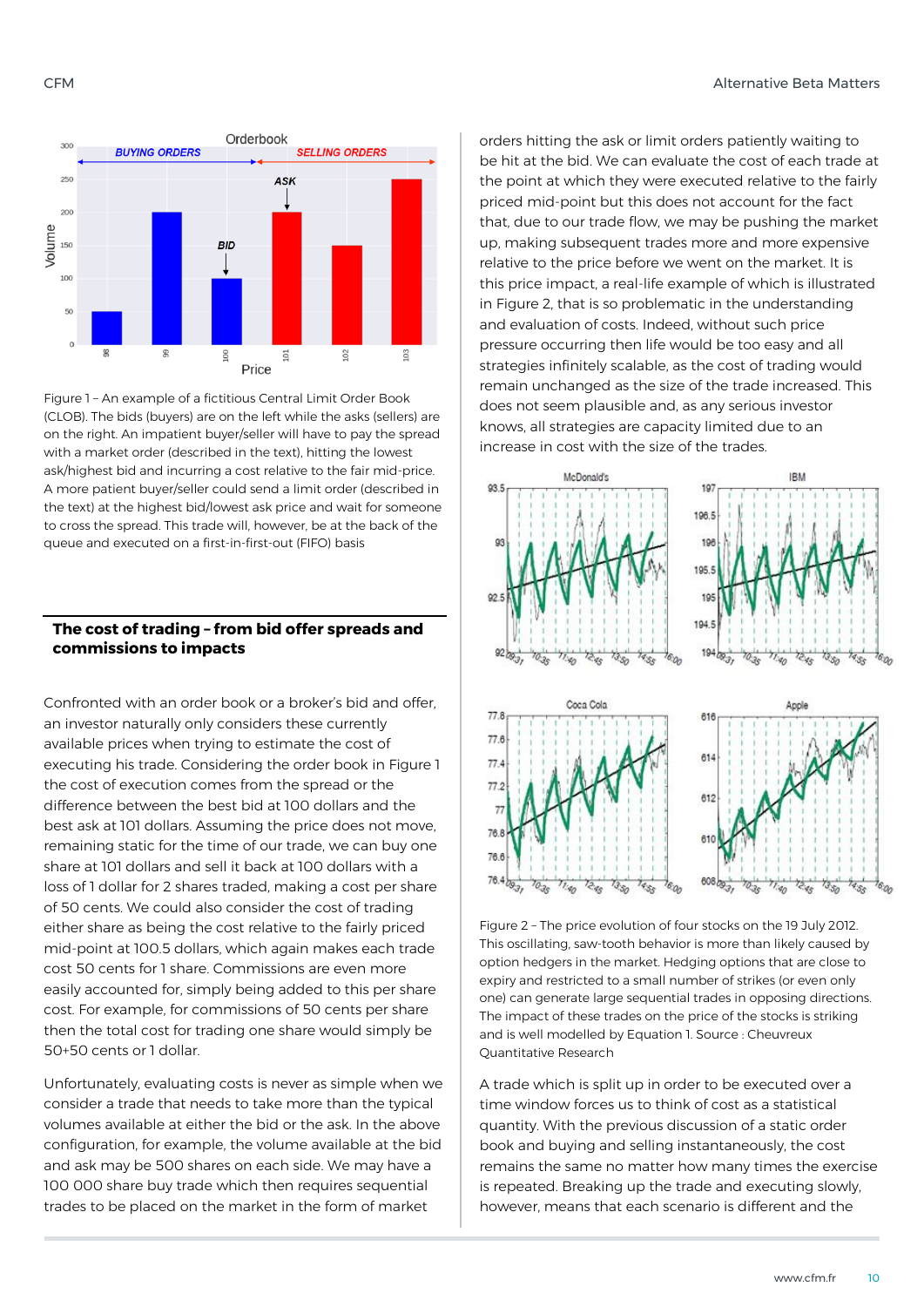measurement of cost now becomes an exercise in averaging over trades. Having a precise estimate of one's cost now requires many trades to be analysed and, in evaluating the worth of an algorithm or a broker, an individual trade is quite meaningless.

We now need a definition of cost in this framework of one meta-trade as being the sum of many small trades executed through a given period of time. The definition we use at CFM is the implementation shortfall, first introduced by Perold in 1988<sup>12</sup>. We assume that the metatrade has been fully executed and that it is unpolluted from the impact of prior trades $13$ . The implementation shortfall is a measure of the difference between the average executed price and the price before any trades were executed, as illustrated in Figure 3. This measurement of costs with meta-trades (meaning constructed with many individual trades) is, as previously described, a statistical variable. For example, executing trades over a whole day requires a data set of 100 000 meta-trades to measure an average cost precise to  $1bp^{14}$ for typical stocks.



Figure 3 – An illustration of implementation shortfall, the measure of costs used by CFM. A meta-trade of Q shares is split up into 4 trades of  $q_1$ ,  $q_2$ ,  $q_3$  and  $q_4$  executed at  $p_1$ ,  $p_2$ ,  $p_3$  and  $p_4$  respectively. The cost of each can be evaluated relative to the price p<sub>start</sub>, before going on the market. The total cost of the trade is conveniently expressed as the difference between the quantityweighted<sup>15</sup> average price p<sub>exec</sub>, and the price before trading p<sub>start</sub>.

### **Modelling transaction costs - impact naturally explains the capacity constraint of strategies**

Research in finding trading strategies begins first with trying to find a Profit and Loss curve that rises with a statistically significant level of performance. An equally important part of this research process involves trying to estimate how much the strategy will incur in trading costs once ported from a paper traded model through to reallife trading. Modelling costs is essential for this and CFM's execution research team is responsible for building these cost models. We construct estimates of costs that are robust to all market environments which is an

improvement compared to measuring average costs over all recorded trades and applying that cost blindly to a strategy simulation.

If we measure the average cost of executing a stock at 5bp, for example, we could simulate with that constant cost and have a fairly stable environment in which to back-test strategies. One could clearly improve the cost model, however, by accounting for relevant changes in the market environment. The fact that costs increase in proportion to volatility, for example, seems plausible. If volatility increases then the average execution price of a buy meta-trade should increase and diverge more from the starting price. It seems reasonable that if uncertainty regarding a stock or instrument is high then the market's response to a trade, in one direction or another will be high and, indeed, higher than for a stock with a certain future. One can then build a slightly better model of costs as:

### Cost per share C = a fixed (average) fraction of daily volatility

This is a superior explainer of costs but still fails to explain how they evolve as the size of the program increases. It has to be the case that as a strategy is made to manage more money that costs should go up and strategy performance down in order to constrain capacity. Impact serves this purpose! As the size of a trade increases then the price pressure also increases and the average price paid diverges from the initial price prior to going on the market, thus increasing the cost of the trade. We therefore introduce an improved cost model again as:

$$
\mathcal{C}\propto\sigma\sqrt{\frac{Q}{V}}
$$

### Equation 1

where  $\sigma$  is the volatility of the day, Q is the quantity in the meta-trade and V is the total volume traded that day. This seems to be a universal law which has been referred to in the academic and broker community, including by CFM [1]. This has also been confirmed on many asset classes such as options [3], OTC trades [4] and even bitcoins [2]. This law has been very stable in time, through different volatility regimes and, perhaps surprisingly, unchanging with the advent of a market more dominated by so called High Frequency Trader (HFT) liquidity providers. The existence of the volume term V in Equation 1 also clearly explains the motivation for adding new sources of liquidity to a universe of traded instruments as that extra liquidity increases V and thus decreases mechanically the overall cost of trading.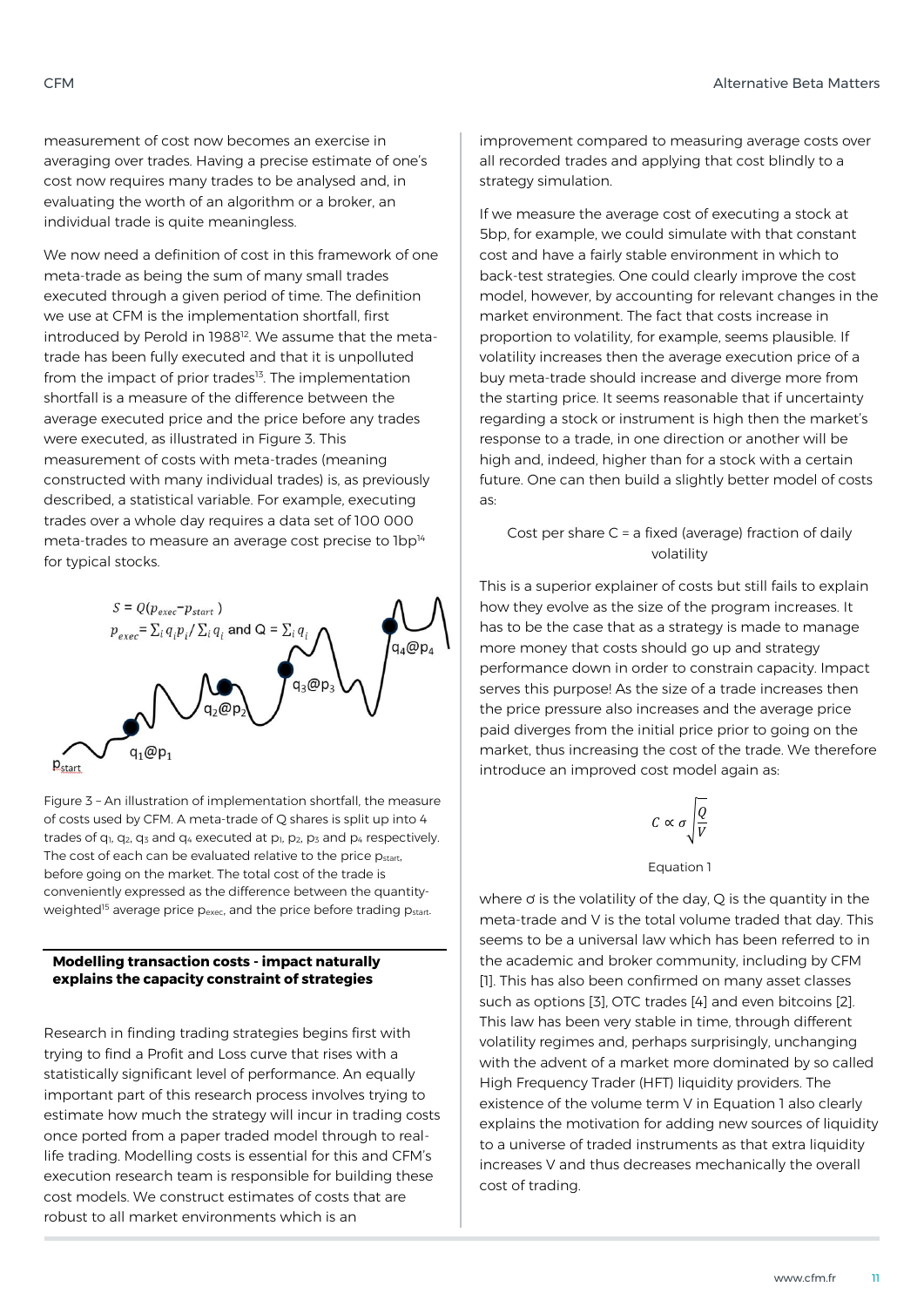The existence of this square root rule is curious indeed. One observes surprisingly, for example, that 1+1=√2≠2, in the sense that two sequential trades (in one meta-trade) do not generate twice the impact of a single trade<sup>16</sup>. For any given strategy, increasing the capital allocated (Assets Under Management (AUM)) increases the cost incurred (unsurprisingly!). The rule in Equation 1 now tells us by how much - a doubling of AUMs leads to an increase in costs of √2=1.4 and an increase of AUMs by a factor of four leads to an increase in costs of √4=2. This point is shown clearly in Figure 4. Also of note is that as a meta-trade is executed, the price through the trade will also evolve as a square root. This is illustrated in Figure 5 below and shows that the impact of the second half of a meta-trade is much less (to the tune of about 60%) than the first. As the trade progresses the price increases, resulting in more participants being interested in selling, that generates resistance to the trade and a lessening of impact! A final surprising observation concerns the relative impact for small trades compared to big trades. A small trade generates an anomalously large amount of impact – for example, trading 1% of the average daily volume impacts the price by 10% of the volatility while trading 10% of the average daily volume impacts the price by only 3 times more or 30% of the volatility!

These observations lead us to conclude that Equation 1 dictates how much capacity a strategy has. In Figure 4 we see that as AUMs increase, the performance of the strategy decreases and at some point the strategy becomes flat and negative as the gains get eaten up by costs. This modelling of impact is therefore crucial to knowing how much a manager can allocate to a strategy.



Figure 4 – The "Profit and Loss" (P&L) curve for a fictitious trading strategy with a level of costs corresponding to a given level of Assets Under Management (AUM) allocated to the strategy. Also plotted is the increase in costs following a doubling of AUM, showing an increase in costs of √2=1.4, along with the costs following an increase of AUM of a factor of four, in which case

costs increase by √4=2. The P&L itself is always normalised to have the same risk for each level of AUM

### **My brokers are guaranteeing me the close price. Am I trading for free?**

It has become standard practice in the broker community to execute client orders with a quaranteed close price<sup>17</sup> and in the absence of an understanding of impact this may seem like a good deal. Figure 5 below shows how a particular scenario may play out in the presence of price impact with the client guaranteed the close price at the start of the day. Assuming a constant traded volume through the day then the price will, on average, evolve as a square root, rising quickly at first and then less and less (but nonetheless continuing to rise!) as the day evolves. The average of all executed prices generates an average price of 2/3 of the total daily move (the average of a square root function which can be used in the implementation shortfall definition of cost) meaning that the broker buys at a price of pclose-1/3(pclose - popen) and sells to the client at a price of pclose, thus pocketing the difference 1/3(pclose-popen), as always, on average. This profit, interestingly, increases as the volatility of a market increases! A client may be reassured in volatile markets that they have a guaranteed price but the broker's profit is actually increasing with volatility!



Time

Figure 5 – The average price evolution of a trade executed from the open to the close of a market day. The black dot represents the average execution price with the quantity acquired subsequently sold to the client at the close price. The broker pockets the difference between the two prices which represents the real cost to the client

Guaranteeing the close is an innocuous practice if all volume is concentrated at the close of the market in an auction. In such a case market participants cannot impact prices through trading as no trades are executed until the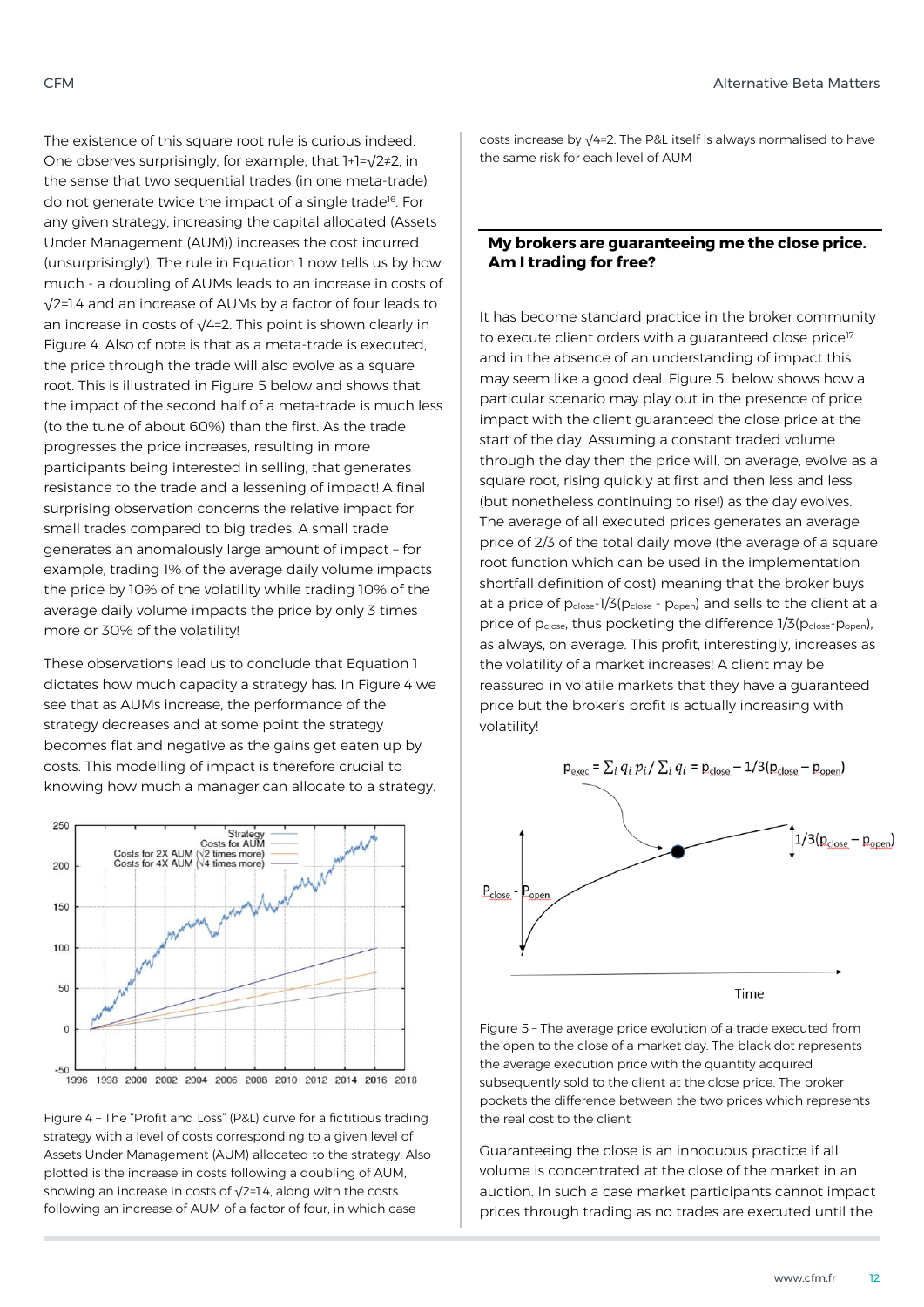end of the auction, all trades generally instantaneously occurring at a unique price and matching the maximum number of buyers and sellers. Conversely, if the close of the market is illiquid then the broker can trade through the very liquid day and then at the close of trading, push the close price as high as possible, the illiquidity meaning that small trades have large impact (we are not suggesting that brokers do this!), thus maximising his profit.

Certain market participants may, of course, need to guarantee the close, such as those hedging positions, in which case asking a broker for the close price can make sense. However, if the order is not too sizeable it may be better to just trade directly at the close through a broker rather than telling him at the open that the close price is needed. The key takeaway point is that a guaranteed price, be it the close or any other benchmark, does not necessarily mean a lower cost for your trading.

### **Conclusions**

We have described the difference between trading costs when purely considering bid-ask spreads in an order book and those arising from price impact. The extension of these ideas for measuring and modelling costs to a trade where one is forced to split the meta-trade into small chunks is non-trivial. This transition to the world of metatrades then requires a different technique for estimating costs and necessitates a leap to thinking in statistical terms – it is very difficult to evaluate the quality of execution based on a small number of trades! CFM has been researching execution for nearly 15 years with an aim to reducing, controlling and modelling costs. Research continues in this area with ongoing effort in the direction of better estimating costs; potentially reducing our impact or "footprint" in the market; understanding the impact of others to generate trading model ideas; and cost modelling improvements that help with portfolio construction techniques. Beyond the scope of this text is the interesting and important subject of what happens after a trade – does one's impact decay or stay constant, which has consequences for costs. Cross impact, or whether trading Apple stocks impacts Microsoft for example, is also of utmost importance, in particular for market neutral portfolios, making the cost of trading lower in such cases. These subjects, and others, will doubtless be the subject of future explanatory white papers.

### **References**

Our references can be split into the following categories:

**Empirical analysis of trades and meta-trade data** 

Showing impact increases as a square root as a function of size in [1]. The square root also holds for options [3], and bitcoins [2]. Market impact slowly decays [5]. More recently we have worked on cross impact [6] and impact in OTC markets [4].

Agent models for market impact

It is quite challenging to build a mathematical model that reproduces a square root impact. Following the model developed in [1] that was based on the idea of latent liquidity in the order book, various other models were developed, for example [7].

Optimal trading with costs

A challenging mathematical problem concerns how to trade optimally in the face of transaction costs. We have published two papers on the subject ([8] and [9]).

- 1. Anomalous Price Impact and the Critical Nature of Liquidity in Financial Markets. Bence Toth, Yves Lemperiere, Cyril Deremble, Joachim de Lataillade, Julien Kockelkoren, Jean-Philippe Bouchaud
- 2. A Million Metaorder Analysis of Market Impact on the Bitcoin. Jonathan Donier, Julius Bonart
- 3. The Square-Root Impact Law also Holds for Option Markets. Bence Toth, Zoltan Eisler, Jean-Philippe Bouchaud
- 4. Price Impact without Order Book: A Study of the OTC Credit Index Market. Zoltan Eisler, Jean-Philippe Bouchaud
- 5. Slow Decay of Impact in Equity Markets. X. Brokmann, E. Serie, J. Kockelkoren, J.-P. Bouchaud
- 6. Dissecting Cross-Impact on Stock Markets: An empirical analysis. Michael Benzaquen, Iacopo Mastromatteo, Zoltan Eisler, Jean-Philippe Bouchaud
- 7. A Fully Consistent, Minimal Model for non-Linear Market Impact. Jonathan Donier, Julius Bonart, Iacopo Mastromatteo, Jean-Philippe Bouchaud
- 8. Optimal Trading with Linear Costs. Joachim de Lataillade, Cyril Deremble, Marc Potters, Jean-Philippe Bouchaud
- 9. Optimal Trading with Linear and (small) Non-Linear Costs. A. Rej, R. Benichou, J. de Lataillade, G. Zérah, J.- Ph. Bouchaud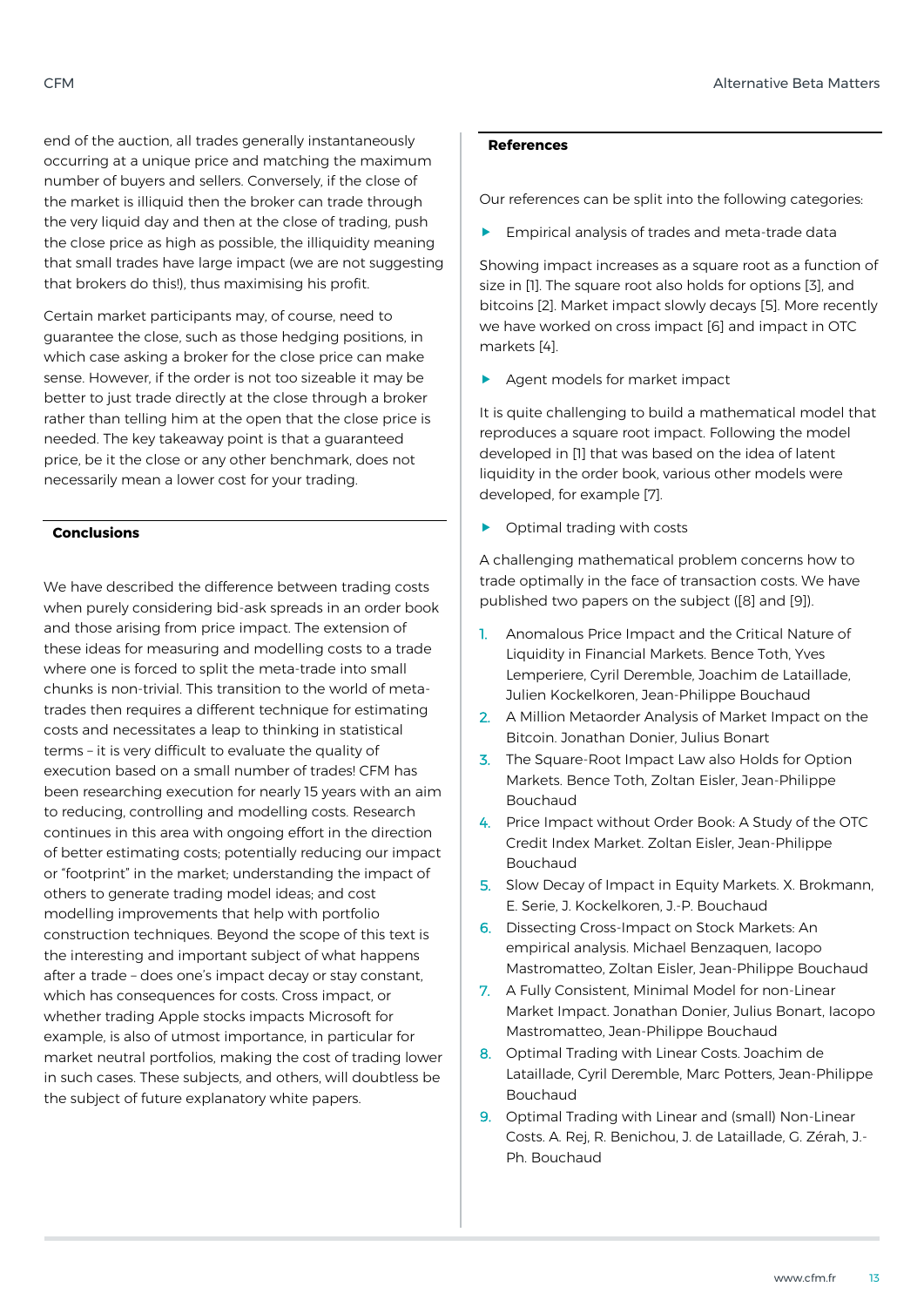### **Important Disclosures for the Whitepaper**

ANY DESCRIPTION OR INFORMATION INVOLVING INVESTMENT PROCESS OR ALLOCATIONS IS PROVIDED FOR ILLUSTRATIONS PURPOSES ONLY.

ANY STATEMENTS REGARDING CORRELATIONS OR MODES OR OTHER SIMILAR STATEMENTS CONSTITUTE ONLY SUBJECTIVE VIEWS, ARE BASED UPON EXPECTATIONS OR BELIEFS, SHOULD NOT BE RELIED ON, ARE SUBJECT TO CHANGE DUE TO A VARIETY OF FACTORS, INCLUDING FLUCTUATING MARKET CONDITIONS, AND INVOLVE INHERENT RISKS AND UNCERTAINTIES, BOTH GENERAL AND SPECIFIC, MANY OF WHICH CANNOT BE PREDICTED OR QUANTIFIED AND ARE BEYOND CFM'S CONTROL. FUTURE EVIDENCE AND ACTUAL RESULTS COULD DIFFER MATERIALLY FROM THOSE SET FORTH, CONTEMPLATED BY OR UNDERLYING THESE STATEMENTS

### Other news

- Our Market Microstructure conference in Paris from the 6-9 December was well received
- ▶ We have submitted our paper Price impact without [order book: A study of the OTC credit index market,](https://arxiv.org/abs/1609.04620) to the Trading and Market Microstructure section of the Cornell University Library.
- Our pape[r Dissecting cross-impact on stock markets:](https://arxiv.org/abs/1609.02395)  [An empirical analysis](https://arxiv.org/abs/1609.02395) is to appear in Journal of Statistical Mechanic

### Footnotes

- [1] The trender used here is defined as the sign (either +1 or -1) of the difference of a 50 day exponentially weighted moving average (EWMA) and a 100 day EWMA
- [2] Defined according to https://en.wikipedia.org/wiki/Relative\_strength\_index using 100 day exponentially weighted moving averages
- [3] We use a CFM version of the Fama French implementation for momentum (UMD). value (HML) and size (SMB) and have tested the convergence with the data from Kenneth French's website. We note that other implementations, notably from brokers, are broadly in line with our conclusions for momentum and value. We hope to soon include discussion of a generic quality factor in this publication. Research is ongoing in this direction
- [4] Generic 10 year yields as obtained from Bloomberg
- [5] The TYVIX is calculated from the CBOT's options on 10 year futures, using the same methodology as the VIX, and is published by the exchange.
- [6] The CBOE/NYMEX WTI Crude Volatility Index
- [7] https://cib.societegenerale.com/en/sg-prime-services-indices/
- [8] The EMN index is that calculated by HFR, while the CTA index is calculated by the Société Génerale
- [9] For the EUR/USD exchange rate we use the Bloomberg defined EURUSDV1M ticker. The VIX index is calculated and published by the CBOE.
- [10] We estimate effective FX volumes to be a factor of 5-10 more than this due to the extra liquidity available through the spot markets
- [11] Liquid order book markets for FX exist but the non-order book volume dominates
- [12] The Implementation Shortfall: Paper Vs Reality. Andre Perold, The Journal of Portfolio Management, 1988
- [13] Both effects are accounted for in CFM's cost modelling but the details are beyond the scope of this text
- [14] Costs (and the level of statistical uncertainty in cost) are often measured in basis points (bp) or hundredths of a percent, i.e. 1bp=0.01%. A cost of 10bp, for example, represents a cost of 0.1% of the face value of the share. For one share worth \$100 this would be a 10 cent cost. A 1bp error is then a cost of (10±1) cents
- [15] This average is similar in nature to a Volume Weighted Average Price (VWAP) except we are only including our own trades in the average
- [16] This statement can be a source of confusion. We are talking about cost per share! The total dollar cost of a two share trade (2 times the cost per share) will be higher. It cannot be cheaper to trade more!
- [17] It is also common to guarantee a benchmark fixing price such as one published by a central bank

### Disclaimer

ANY DESCRIPTION OR INFORMATION INVOLVING INVESTMENT PROCESS OR ALLOCATIONS IS PROVIDED FOR ILLUSTRATIONS PURPOSES ONLY.

ANY STATEMENTS REGARDING CORRELATIONS OR MODES OR OTHER SIMILAR STATEMENTS CONSTITUTE ONLY SUBJECTIVE VIEWS, ARE BASED UPON EXPECTATIONS OR BELIEFS, SHOULD NOT BE RELIED ON, ARE SUBJECT TO CHANGE DUE TO A VARIETY OF FACTORS, INCLUDING FLUCTUATING MARKET CONDITIONS, AND INVOLVE INHERENT RISKS AND UNCERTAINTIES, BOTH GENERAL AND SPECIFIC, MANY OF WHICH CANNOT BE PREDICTED OR QUANTIFIED AND ARE BEYOND CFM'S CONTROL. FUTURE EVIDENCE AND ACTUAL RESULTS COULD DIFFER MATERIALLY FROM THOSE SET FORTH, CONTEMPLATED BY OR UNDERLYING THESE STATEMENTS.